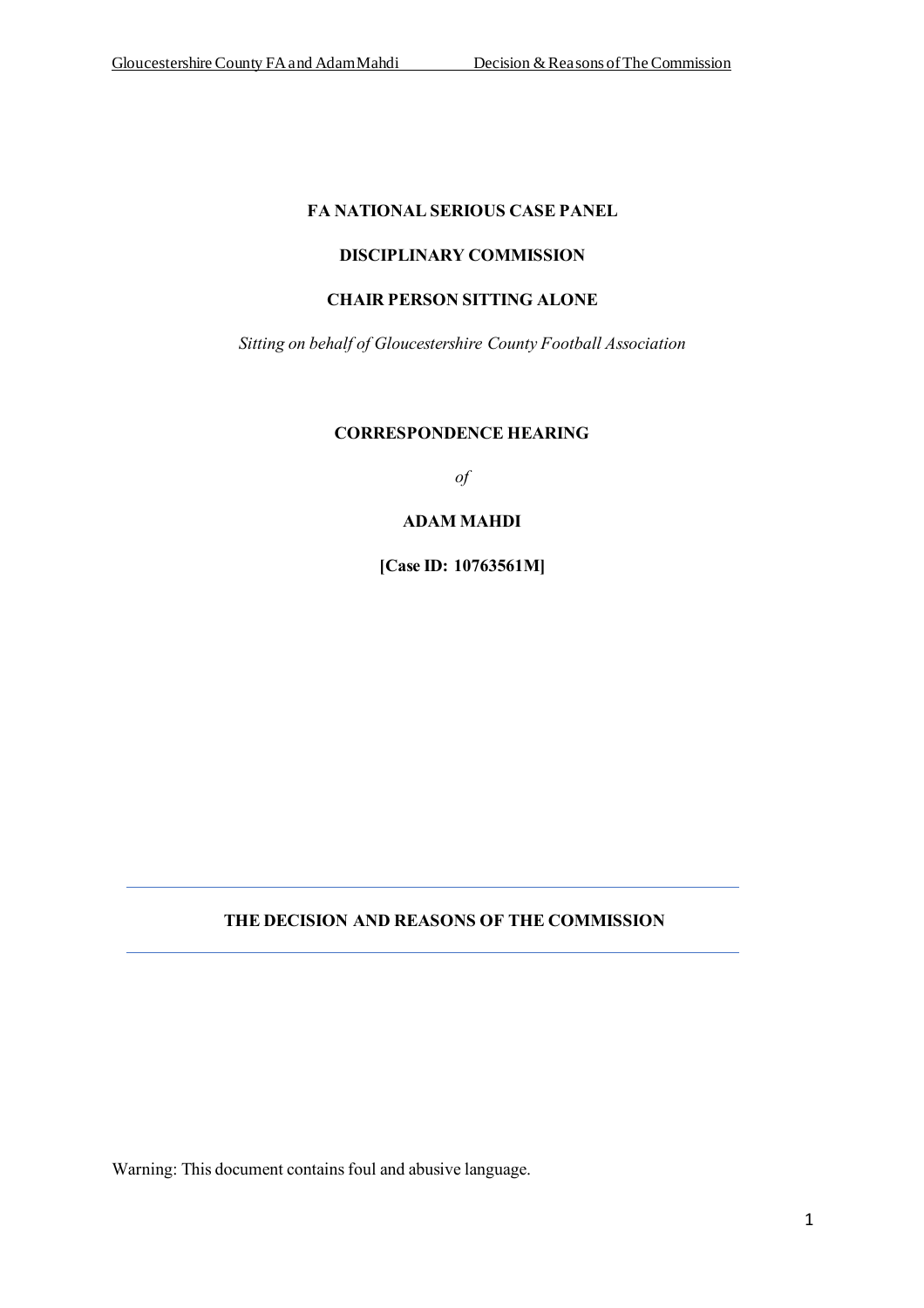| <b>Content</b>                            | Page           | Paragraphs |
|-------------------------------------------|----------------|------------|
| Introduction<br>1.                        | $\overline{2}$ | $1 - 3$    |
| 2.<br>The Charge                          | $2 - 3$        | 4          |
| The Reply<br>3.                           | 3              | 8          |
| The Commission<br>4.                      | 3              | 9          |
| The Hearing & Evidence<br>5.              | $3 - 4$        | $10 - 16$  |
| 6. Evidence in The Response to The Charge | $\overline{4}$ | 16         |
| Standard of Proof<br>7.                   | 4              | 17         |
| The Findings & Decision<br>8.             | $4 - 5$        | 18-29      |
| 9. Previous Disciplinary Record           | 5              | $30 - 31$  |
| 10. Mitigation                            | 6              | $32 - 33$  |
| 11. The Sanction                          | $6 - 7$        | 34-44      |

## **Introduction**

- 1. On Saturday 12th March 2022 AEK Boca played Oldland Abbotonians in a Western Football League Division One fixture, collectively called "the match".
- 2. Gloucestershire County Football Association ("Gloucestershire FA") received a report of a derogatory comment made by Adam Mahdi, an Oldland Abbotonian player during the match, the report being submitted after the match.
- 3. Gloucestershire FA investigated the reported incident.

## **The Charge**

- 4. On 17<sup>th</sup> March 2022 Gloucestershire FA charged Adam Mahdi:
	- i. FA Rule E3 Improper conduct (including foul and abusive language).
	- ii. FA Rule E3.2 Improper conduct aggravated by a person's Ethnic Origin, Colour, Race, Nationality, Faith, Gender, Gender Reassignment, Sexual Orientation or Disability.

It is alleged that Adam Mahdi used abusive and/or indecent and/or insulting language contrary to FA Rule E3.1 and it is further alleged that this is an aggravated breach as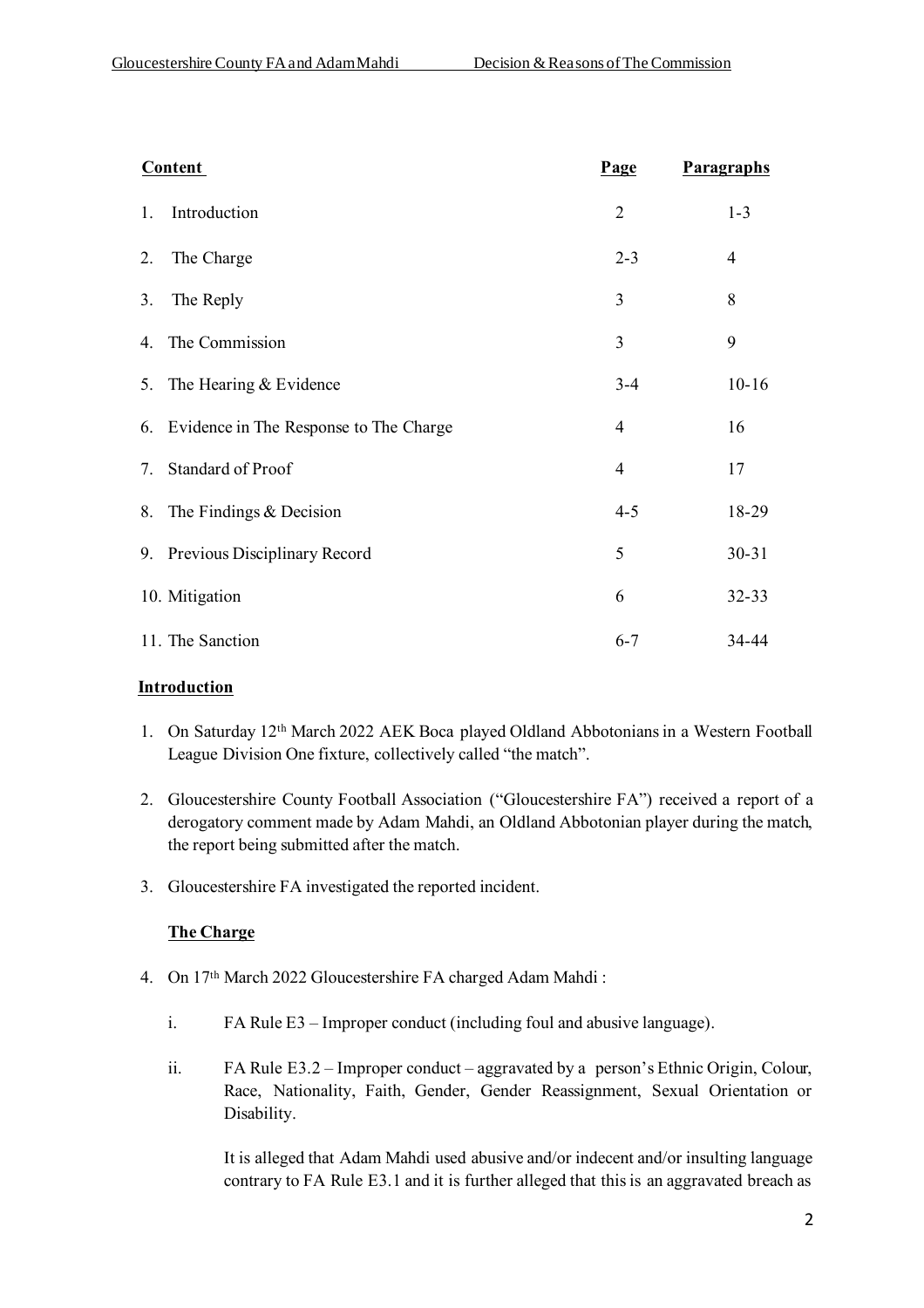defined by FA Rule E3.2 because it includes a reference to disability. This refers to the comment "*Ginger Spastic Cunt*" directed towards Jake Edwards.

- 5. The relevant section of FA Rule E3.1 states: <sup>1</sup>
	- *E3.1 A Participant shall at all times act in the best interests of the game and shall not act in any manner which is improper or brings the game into disrepute or use any one, or a combination of, violent conduct, serious foul play, threatening, abusive, indecent or insulting words or behaviour.*
	- *E3.2 A breach of Rule E3.1 is an "Aggravated breach" where it includes a reference, whether express or implied, to any one or more of the following: - Ethnic origin, colour, race, nationality, religion or belief, gender, gender reassignment, sexual orientation or disability.*
- 6. Gloucestershire FA included with the charge letter the evidence that it intended to rely on in this case.
- 7. The Club was required to respond to its charge by 31st March 2022.

# **The Reply**

8. The reply from the Club was received on 20th March 2022 and was "*Accept – Correspondence".*

# **The Commission**

9. The Football Association ("The FA") appointed me, Ian R. Stephenson, as a Chair Person Member of the Football Association National Serious Case Panel, to this Discipline Commission, as the Chair Person Sitting Alone to adjudicate in this case.

# **The Hearing & Evidence**

- 10. I adjudicated this case on 26th March 2022 as a Correspondence Hearing (the "Hearing").
- 11. I had received and read the bundle of documents prior to the Hearing.
- 12. The following is a summary of the principal submissions provided to me. It does not purport to contain reference to all the points made, however the absence in these reasons of any particular point, or submission, should not imply that I did not take such point, or submission, into consideration when I determined the matter. For the avoidance of doubt, I have carefully considered all of the evidence and materials furnished with regard to this case.
- 13. The following evidence was provided in the case bundle:

<sup>1</sup> Page 124 & Page 125 of the FA Handbook 2021/2022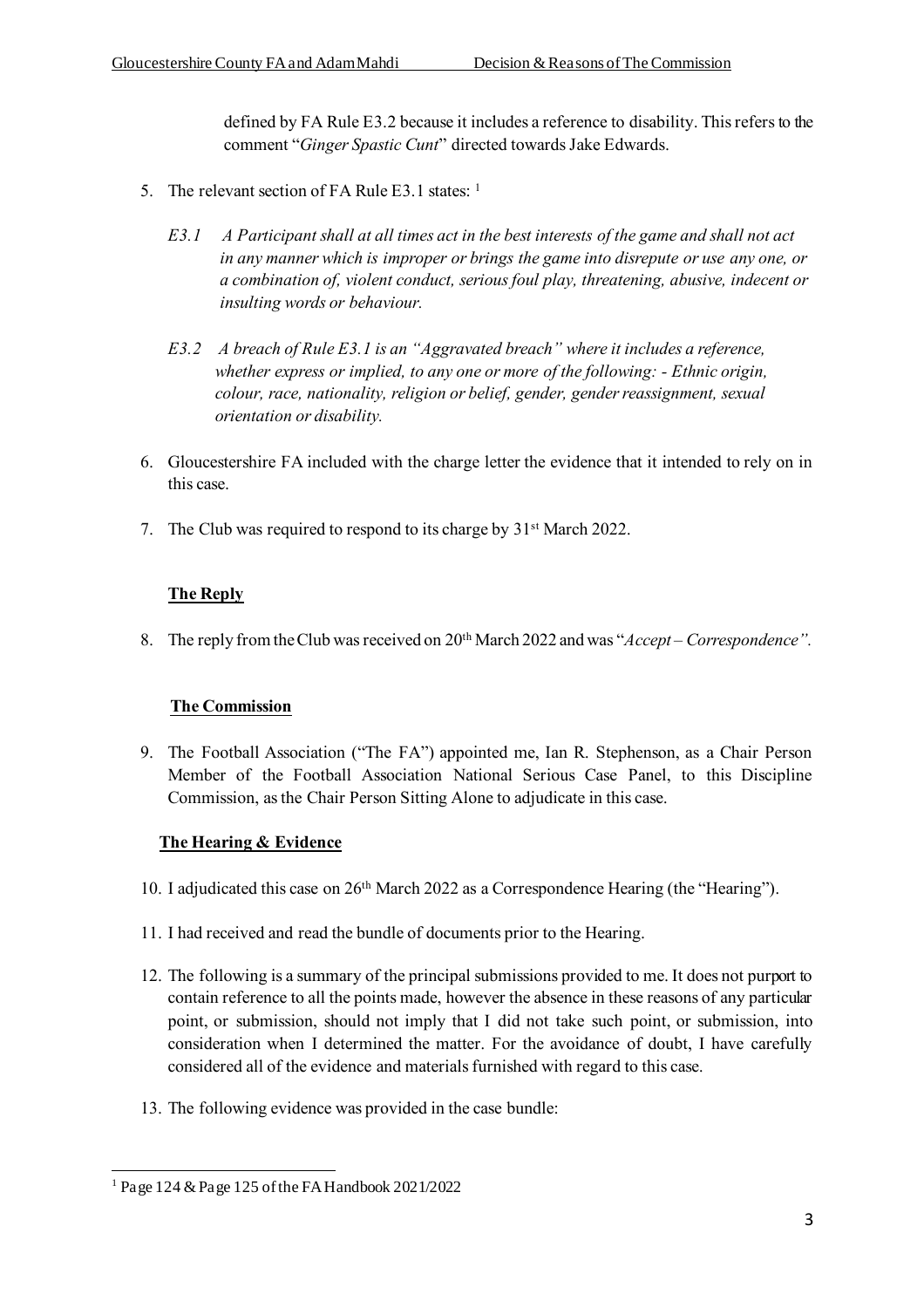14. An FA Extraordinary Report submitted by Benjamin Powell, dated 16th March 2022.

The report states that Mr Powell was the Referee of the match. The report states and I quote:

"*After I dismissed Mr Mahdi for violent conduct in the 39th minute, I saw him shouting something at Jake (AR1) when he walked past him. I was not within earshot however Jake confirmed to me shortly afterwards at half time that Mr Mahdi had called him a ginger spastic cunt. He also informed me that Mr Mahdi had removed the corner flag and thrown it to the other side of the barrier when leaving the field".*

15. An FA Extraordinary Report submitted by Jake Richards, dated 13th March 2022. The report states that Mr Richards was an Assistant Referee of the match. The report states and I quote:

"*In the 39th minute of the game Mr Adam Mahdi was involved in an incident which saw him dismissed for Violent Conduct after me and the referee had discussed what we had witnessed. As Mr Mahdi was leaving the field of play he called me a 'Ginger Spastic Cunt'. Furthermore, Mr Mahdi then proceeded to remove the corner flag from the ground, walk a couple of yards before proceeding to throw it to the other side of the barrier".*

## **Evidence in the Response to the Charge**

16. None submitted.

## **Standard of Proof**

17. The applicable standard of proof required for this case is the civil standard of the balance of probability. This standard means, I would be satisfied that an event occurred if I considered that, on the evidence, it was more likely than not to have happened.

# **The Findings & Decision**

- 18. The Commission reminded itself that the burden of proving a charge falls upon the County FA, in this case it falls upon the Gloucestershire FA.
- 19. In a Commission such as this, the assessment of the evidence is entirely a matter for the Commission. I have to assess the credibility of the witness, (that is whether the witness is attempting to tell the truth), and the reliability of the witness, that is whether, even though a witness may be attempting to tell the truth, their evidence might not be relied upon.
- 20. Where there are discrepancies between witnesses, it is for the Commission to accept which witnesses to accept and which to reject. Even where there are discrepancies between witnesses or within a witness's own evidence, it is for the Commission to assess if the discrepancy is important. Having considered which evidence to accept and which to reject, the Commission then has to decide if, on the balance of probabilities, the alleged breach of the FA Rules is established.<sup>2</sup>

<sup>2</sup> Paragraph 4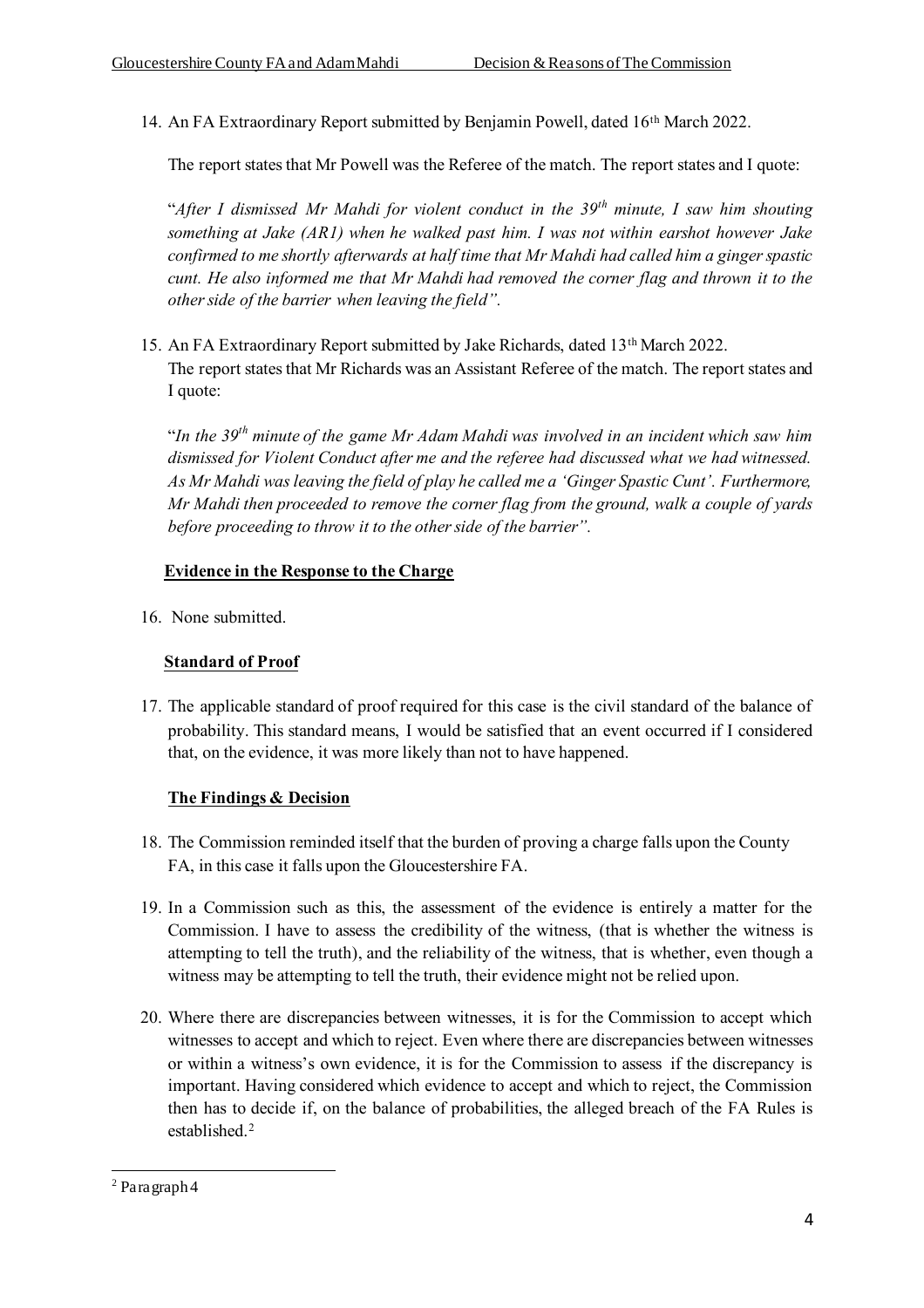- 21. It should be noted that where direct speech is quoted in a witness statement, I have recorded it exactly in the wording and grammar in which it appears in the witness statement, without making any grammatical or typing alterations to obvious typo errors.
- 22. In summary;
- 23. It is alleged that following his dismissal from the match, the Participant said to the Assistant Referee "*Ginger Spastic Cunt"*. 3
- 24. The Participant has accepted the charge.
- 25. This comment was clearly heard by the Assistant Referee and reported to the Referee by the Assistant Referee at the half time interval; approximately six minutes after the comment had been said.<sup>4</sup>
- 26. Such a remark is considered to be both "*insulting and abusive"* as defined in Rule E3.1 and is clearly aggravated by a characteristic specified in Rule E3.2, namely the reference to "*Disability*".
- 27. The referee saw the Participant "*shouting something*" after dismissing the player from the field of play for an unrelated incident but did not hear what had been said. <sup>5</sup>
- 28. The Club did not submit any evidence to challenge the evidence submitted in this case and as the Club had accepted the charge the Commission only had the evidence in support of the charge in this case.
- 29. After careful consideration of the evidence available in this matter, and noting the "Guilty Plea" entered by the Participant, the Commission found both charges <sup>6</sup> E3.1 and E3.2 to be PROVEN.

#### **Previous Disciplinary Record**

- 30. After finding the charge proven, the Commission sought the participant's offence history.
- 31. He has one prior misconduct record in the previous five seasons for a similar breach of misconduct namely:

On 28th August 2021 he had an Improper Conduct charge found proven whereby he received an 8 match suspension and a £115.00 fine, together with a requirement to attend an education programme. This breach was aggravated as it contained a reference to disability, namely the use of the word "*spastic*" which was used against an opponent.

## **Mitigation**

32. The participant has accepted the charge and credit is allowed for this.

<sup>3</sup> Paragraph 15

<sup>4</sup> Paragraph 15

<sup>5</sup> Paragraph 14

<sup>6</sup> Paragraph 4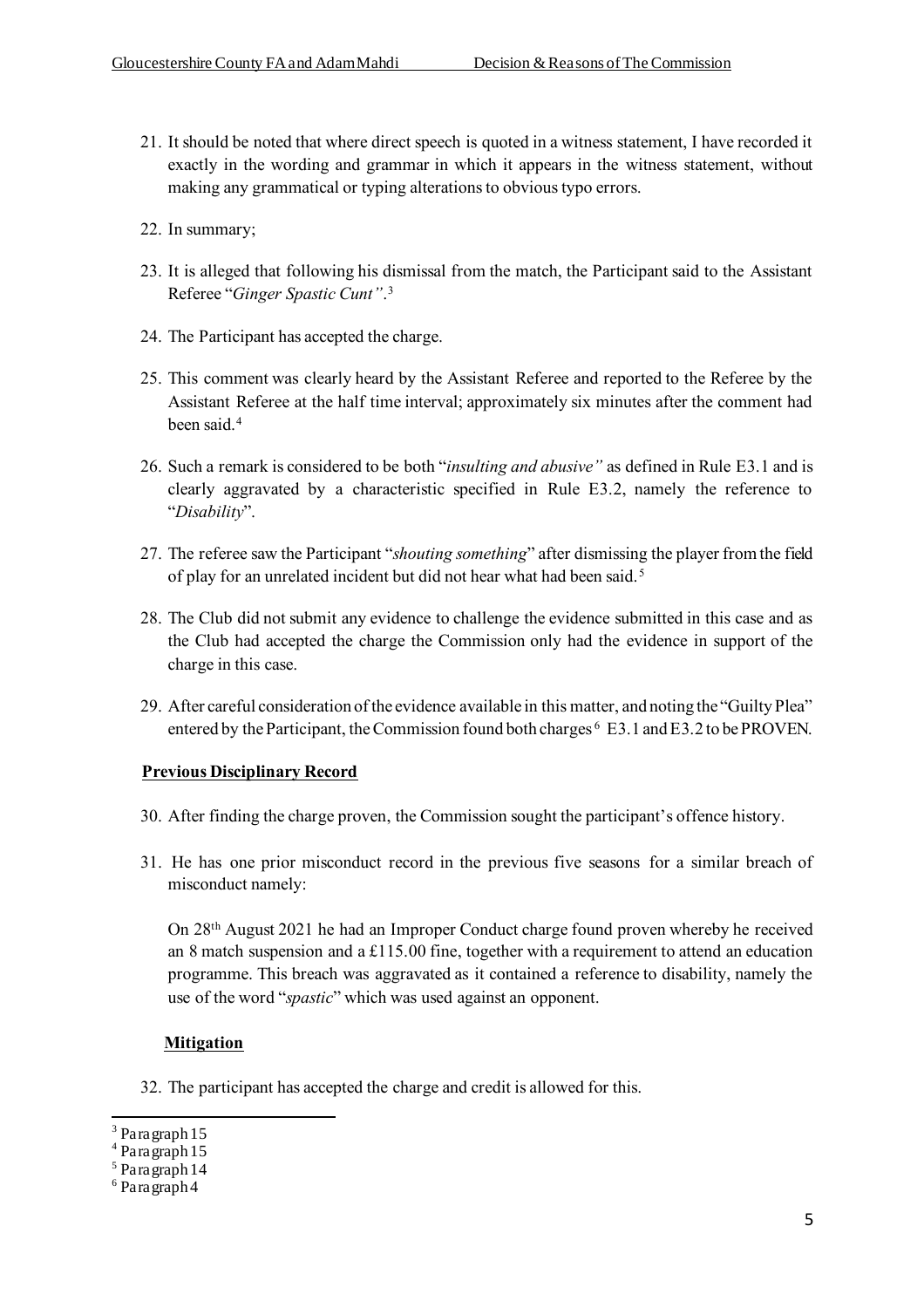33. The Commission noted that there was no mitigation submitted by the Club.

#### **The Sanction**

- 34. The Commission noted that the Sanction Guideline for Aggravated Breaches stipulates that the sanctioning range is 6-12 matches. 6 matches is the standard minimum, and a Commission may impose a suspension in excess of 12 matches where there are significant aggravating factors. A Participant found to have committed an aggravated breach will be subject to an education programme.<sup>7</sup>
- 35. FA Regulations state and I quote:
- i. "Second or further offences will be treated with the utmost seriousness".
- ii. "There will be a presumption that the sanction for a second or further offence will be higher that the top end of the Sanction range (ie 12 matches), however the Regulatory Commission shall in any event impose an immediate suspension of no fewer than 7 matches".
- iii. "Regulatory Commissions shall still be entitled to take all aggravating and mitigating factors into account when determining sanction".<sup>8</sup>
- 36. FA Rule E3.2 Improper Conduct is defined in regulations as "aggravated by a person's Ethnic Origin, Colour, Race, Nationality, Faith, Gender Reassignment, Sexual Orientation or Disability.<sup>9</sup>
- 37. This was an aggravated breach as it referred to a person's Disability.
- 38. Credit is allowed for the participant accepting the charge and entering a "guilty plea".
- 39. However, the Commission finds additional aggravating matters in this case due to the participant's offence history.
- 40. The Commission must take into account that the participant has a previous aggravated misconduct sanction recorded against him during the last five years. It is noted that the previous sanction has only recently been served as it was an 8 match suspension between 22/10/21 and 11/12 21.
- 41. The Commission also find it aggravating that not only was the previous sanction relating to "disability" but was for the use of the very same aggravating word which was used in the current charge, namely the word "*Spastic".*
- 42. The Commission considered that the appropriate sanction to be imposed was:

<sup>7</sup> Page 157 of the FA Handbook 2021/2022

<sup>8</sup> Page 159 of the FA Handbook 2021/2022

<sup>&</sup>lt;sup>9</sup> Page 125 of the FA Handbook 2021/2022